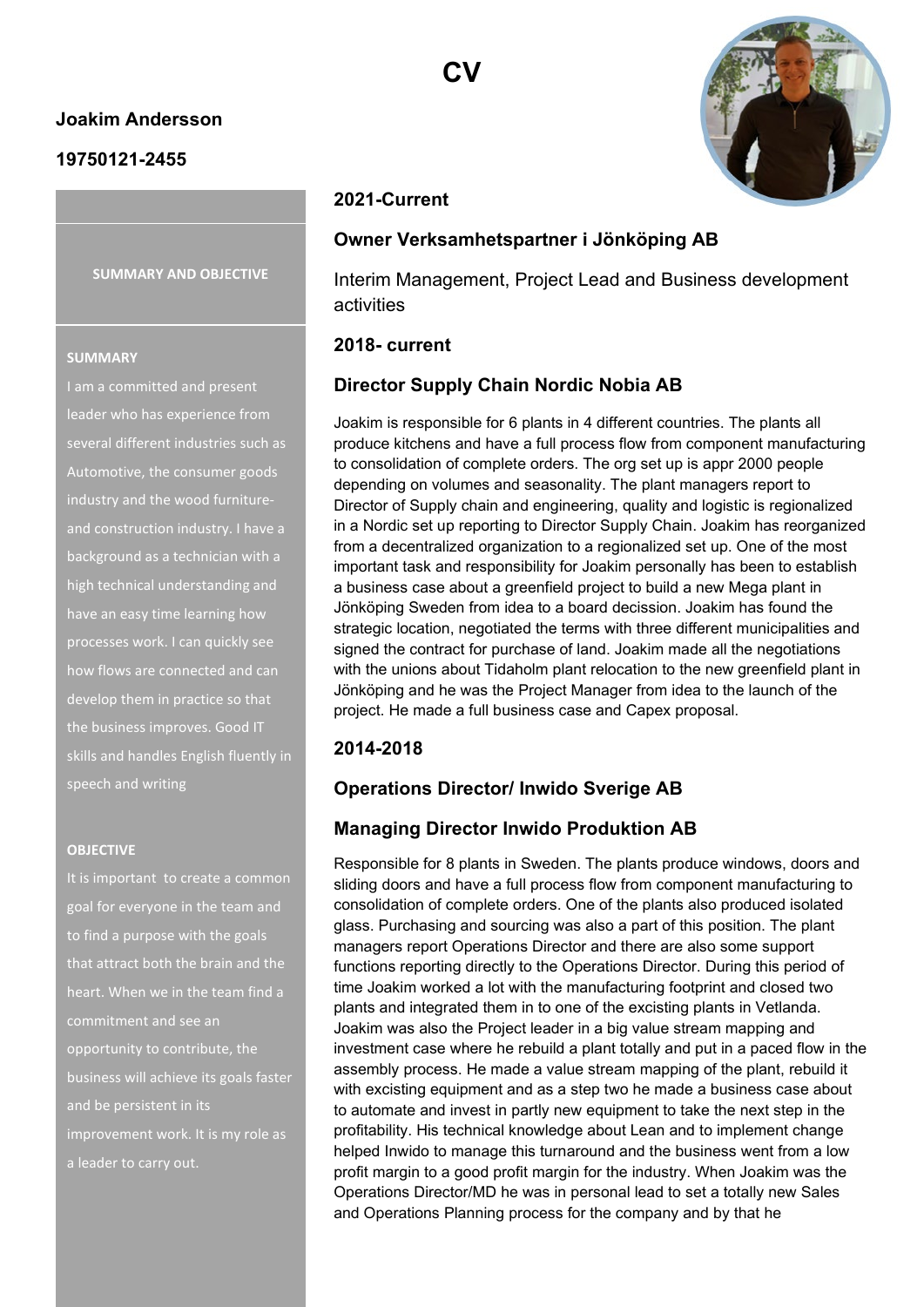implemented a new way of working in the Supply Chain and in the commercial forecasting.

# **2013 – 2014 Director Global Supplier Development Husqvarna AB**

Joakim started up a new global function in the Global Sourcing for Husqvarna Group within Cost estimation, Value engineering and Supplier Development. Major operational tasks was to support sourcing with cost calculations and to support suppliers in how to increase the profit, capacity or quality. This position was a combination of a start up, strategic support to sourcing but also implementing change in suppliers processes. Joakim implemented a cost estimation tool and a process for Value Enginering. One important task for Joakim was to lead a task force at Suppliers when capacity constraints/quality problems occurred. He also lead Value Stream mapping/Kaizen workshops in the Suppliers plants together with the local management to implement a higher capacity, better quality and a more profitable business.

## **2006 – 2013 Plant Manager Husqvarna AB**

A plant producing chainsaws, trimmers and hedgecutters with appr. 600 people in peak season. During the Financial crisis he rebuild the plant totally to a production with a paced flow, automated manual work and with totally new line feeding principles in the internal logistic. Joakim also implemented The Husqvarna Operating System and the plant become the early adopter in the Husqvarna group for a new Lean thinking.

# **2001 - 2006 Plant Manager Kongsberg Automotive AB**

A plant with several different processes such as Plastic Injection Moulding, Welding, stamping of Sheet metal, bending of tubes and CNC machining. Joakim started in this plant as an engineer and focused early on Lean Production. He developed new ways of working influenced by Toyota Production System combined with automation and collaboration with all people about Continuous improvements. Many companies benchmarked Kongsberg Automotive as the good Swedish exemple of Lean Production after this turnaround.

# **1998 - 2001 Manager production Kongsberg Automotive AB**

## **1996 – 1998 Quality Engineer Kongsberg Automotive AB**

## **1995 - 1996 Engineer Åvalls metallindustri AB**

### **Other**

| 2005 - 2015 | Chairman/.V.Chairman Smålands produktivitetsförening |
|-------------|------------------------------------------------------|
|-------------|------------------------------------------------------|

2013-current Headcoach in my sons Floorball team

## **Education**

4-year technical college, "Diplomerad gymnasieingenjör"

Examination 1995 at Erik Dahlbergsgymnasiet, Jönköping

Several internal and external educations within leadership and Lean production

# **Contact home:**

Joakim Andersson

Slåttervallsvägen 4